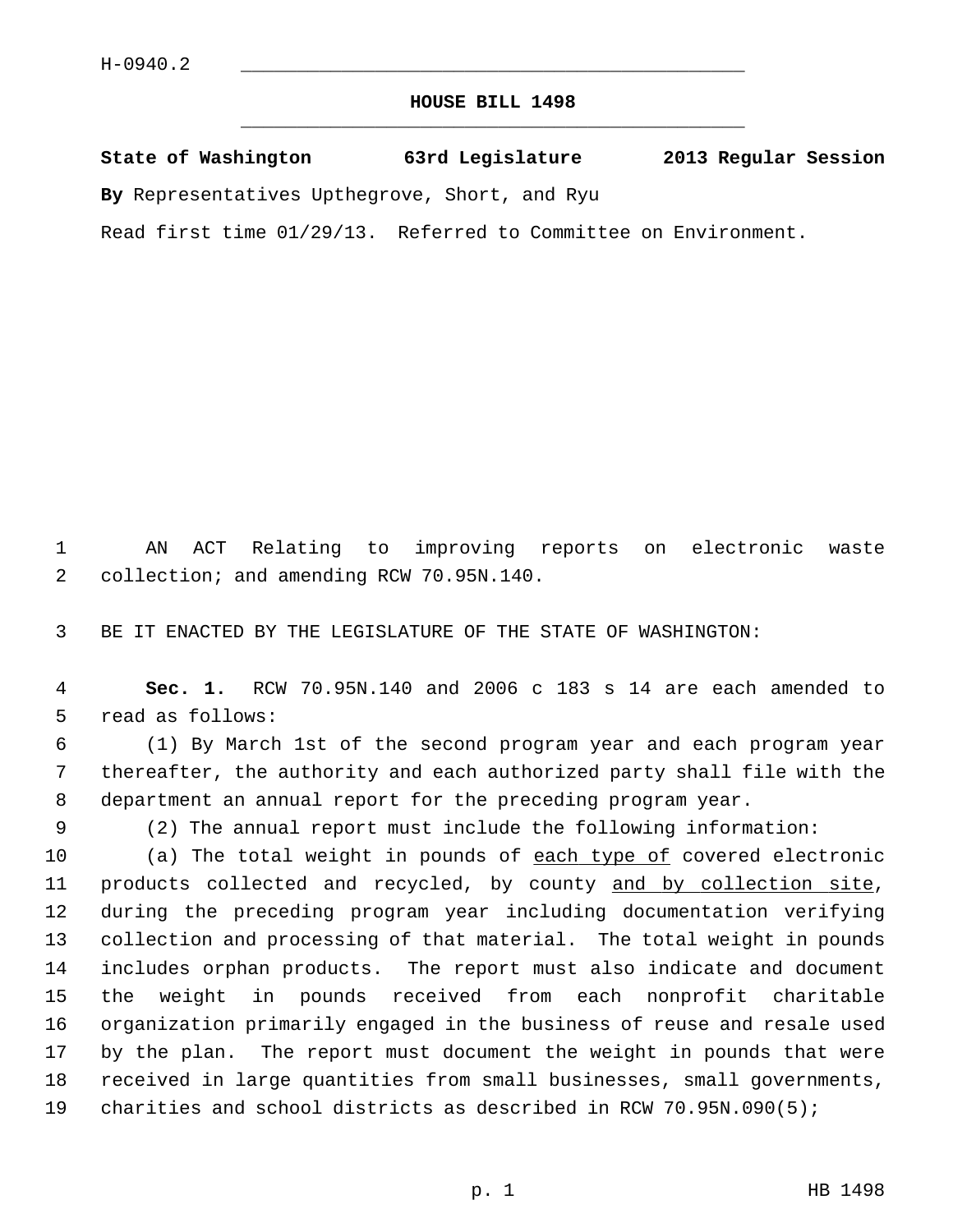1 (b) The collection services provided in each county and for each 2 city with a population over ten thousand including a list of all 3 collection sites and services operating in the state in the prior 4 program year and the parties who operated them;

 $5$  (c) $(i)$  A list of processors used, the weight of covered electronic 6 products processed by each direct processor, and a description of the 7 processes and methods used to recycle the covered electronic products 8 including a description of the processing and facility locations. The 9 report must also include a list of subcontractors who further processed 10 or recycled unwanted covered electronic products( $(\tau)$ ) or electronic 11 components, ((or electronic scrap described in section 26(1) of this 12  $act$ )) including facility locations.

 (ii) An estimate of the weight of each type of material recovered as a result of the processing of recycled covered electronic products. Recovered materials catalogued under this subsection must include, at a minimum: Cathode ray tube glass, circuit boards, batteries, mercury-17 containing devices, plastics, steel, and metals.

18 (iii) An estimate of the percentage, by weight, of all collected 19 products that ultimately are reused, recycled, or end up as residual 20 waste that is disposed of in another manner;

21 (d) ((Other documentation as established under section 26(3) of 22  $this$  act;

23  $(e)$ ) Educational and promotional efforts that were undertaken;

24 ( $(\{\text{f}\})$ ) (e) The results of sampling and sorting as required in RCW 25 70.95N.110, including a list of the brand names of covered electronic 26 products by product type, the number of covered electronic products by 27 product type, the weight of covered electronic products that are 28 identified for each brand name or that lack a manufacturer's brand, and 29 the total weight of the sample by product type;

30 ( $(\overline{q})$ ) (f) The list of manufacturers that are participating in the 31 standard plan; ((and

 $\{\hbox{h}\}\)$  (q) A description of program revenues and costs, including: (i) The total cost of the program; (ii) the average cost of the program per unit of covered electronic product collected; (iii) the cost per pound of covered electronic products collected by the program; (iv) the amount that each manufacturer participating in the standard plan paid the authority pursuant to RCW 70.95N.300, or the amount collected from each funding source under an independent plan; (v) how the authority or